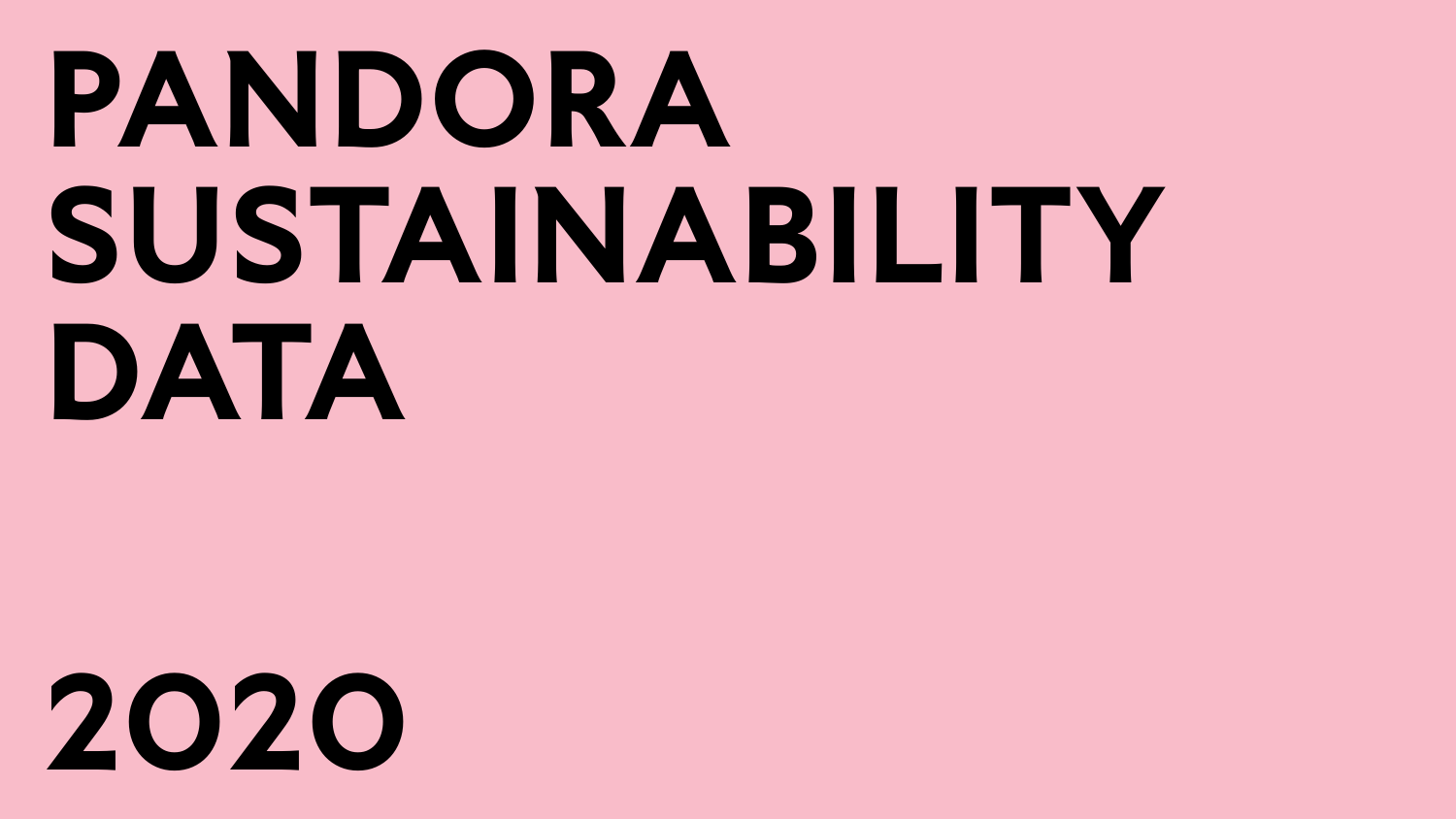# **SUSTAINABILITY DATA**

# **ENVIRONMENT**

| <b>GREENHOUSE GAS EMISSIONS</b>               | Unit                                          | 2020           | 2019                | 2018                |
|-----------------------------------------------|-----------------------------------------------|----------------|---------------------|---------------------|
| Scope 1 <sup>1</sup>                          | mtCO <sub>2</sub> e                           | 1,250          | $1,252^2$           | 1,305 <sup>2</sup>  |
| Scope 2 <sup>1</sup> (location-based)         | mtCO <sub>2</sub> e                           | 47,949         | 48,072 <sup>2</sup> | 48,202 <sup>2</sup> |
| Scope 2, crafting facilities (location-based) | mtCO, e                                       | 26,618         | 26,232              | 28,227              |
| Scope 2, crafting facilities (market-based)   | mtCO,e                                        | O <sup>3</sup> | $-4$                | $-4$                |
| Scope 3 <sup>1</sup>                          | mtCO <sub>2</sub> e                           | 242,416        | 245,663             |                     |
| C1: Purchased goods and services              | mtCO, e                                       | 157,908        | 176,895             |                     |
| C2: Capital goods                             | mtCO,e                                        | 9,121          | 10,222              |                     |
| C3: Fuel-and-energy related activities        | mtCO,e                                        | 3,685          | 3,628               |                     |
| C4: Upstream transportation                   | mtCO,e                                        | 40,637         | 21,586              |                     |
| C5: Waste generated in operations             | mtCO,e                                        | 2,654          | 2,513               |                     |
| C6: Business travel                           | mtCO, e                                       | 350            | 920                 |                     |
| C7: Employee commuting                        | mtCO, e                                       | 606            | 918                 |                     |
| C8: Upstream leased assets                    | mtCO, e                                       | 1,298          | 1,421               |                     |
| C14: Franchises                               | mtCO, e                                       | 26,158         | 27,559              |                     |
| <b>Emissions intensity</b>                    | mtCO <sub>2</sub> e/revenue<br>in DKK million | 13.94          | 13.49               |                     |

<sup>1</sup> Within audit's assurance scope (see the Independent auditors' limited assurance report on page 55).

2 Scope 1 and 2 GHG emissions have been restated for 2019 and 2018 (see the restatement on page 54).

<sup>3</sup> A market-based approach is used in 2020 to take into account the purchase of renewable energy certificates

4 Not calculated because residual mix emission factors are not available for Thailand.

#### **ACCOUNTING PRINCIPLES**

All emissions are accounted in accordance with the methodology set out in the Greenhouse Gas Protocol Corporate Standard. All CO<sub>2</sub>e emission factors used for fossil fuels and electricity are in accordance with the 2006 Intergovernmental Panel on Climate Change Guidelines for National Greenhouse Gas Inventories.

SCOPE 1 emissions include on-site fuels used to craft jewellery, refrigerants to cool the crafting facilities, and fuel used in employee trams. Fossil fuel volumes and refrigerant leakage volumes are multiplied by emissions factors from the UK Department for Environment, Food and Rural Affairs (DEFRA).

SCOPE 2 emissions include the purchase of electricity and district heating for offices, warehouses, crafting facilities and Pandora owned stores. The emissions are calculated using the location-based approach. Additionally, at the crafting facilities, a market-based approach is used in 2020 to take into account the purchase of renewable energy certificates to source all energy consumption that is not from renewable sources. Where available, the electricity and district heating consumption from meter readings and invoices is used for crafting facilities, stores, distribution centers, and offices. Where meter readings and invoices are not available, the consumption is estimated based off spend or size of the location. The electricity and district heating consumption is multiplied by IEA emission factors for their respective countries to calculate the emissions. Emissions from satellite offices with less than 30 people are omitted.

SCOPE 3 emissions are reported based on the Greenhouse Gas Protocol which divides the Scope 3 inventory into 15 subcategories  $(C1 - C15)$ 

**·** C1 – Includes materials and services. Where available, material volumes are multiplied by the Life Cycle Assessment (LCA) emission factors. If not available, spend amounts were used and multiplied by DEFRA supply chain emission factors for spending on products. Key LCA's include:

– Mined and recycled silver CO2e/kg: GaBi database, 2019

– Mined gold CO2e/kg: World Gold Council, 2018

- Recycled gold CO2e/kg: C. Hafner, 2019. C1 also includes categorised spend amounts on services (e.g. media and marketing) multiplied by relevant supply chain emission factors for spending on products from DEFRA.
- **·** C2 Includes categorised spend data for machinery, fixtures and furniture, and other capital goods multiplied by relevant supply chain emission factors for spending on products from DEFRA.
- **·** C3 Includes upstream GHG emissions from fossil fuels, heating, and electricity based on invoices used in our crafting facilities, stores, offices, and distribution centers. Emission factors from DEFRA are used for fossil fuels and the IEA for transmission and distribution losses.
- **·** C4 Includes inbound and outbound logistics, and transportation and distribution services conducted by third party logistics providers. A combination of supplier-specific and supply chain emission factors for spending on products from DEFRA are used to calculate the emissions. Emissions from other transport types are included in the emission factors used for purchased goods and services. The increase from 2019 to 2020 is a result of growth in e-commerce business.
- **·** C5 Includes waste volumes and spend amounts on waste services, multiplied by relevant emission factors from DEFRA.
- **·** C6 Includes spend amounts on car rental and travel expenses, multiplied by relevant emission factors from DEFRA.
- **·** C7 Includes Pandora employees commute from home to work. It is based on a Trucost estimate from 2018 and the figure was revised in 2020 based on an updated estimation of employees working from home.
- **·** C8 Includes spend amounts on upstream leased cars, multiplied by relevant emission factors from DEFRA.
- **·** C14 Electricity consumption for franchises is estimated based on the square meters of the franchises and the kWh/square meter average across Pandora owned stores. The estimated electricity consumption is then multiplied by the corresponding IEA country emission factor.

The subcategories C9-C13 and C15 are not relevant for Pandora.

2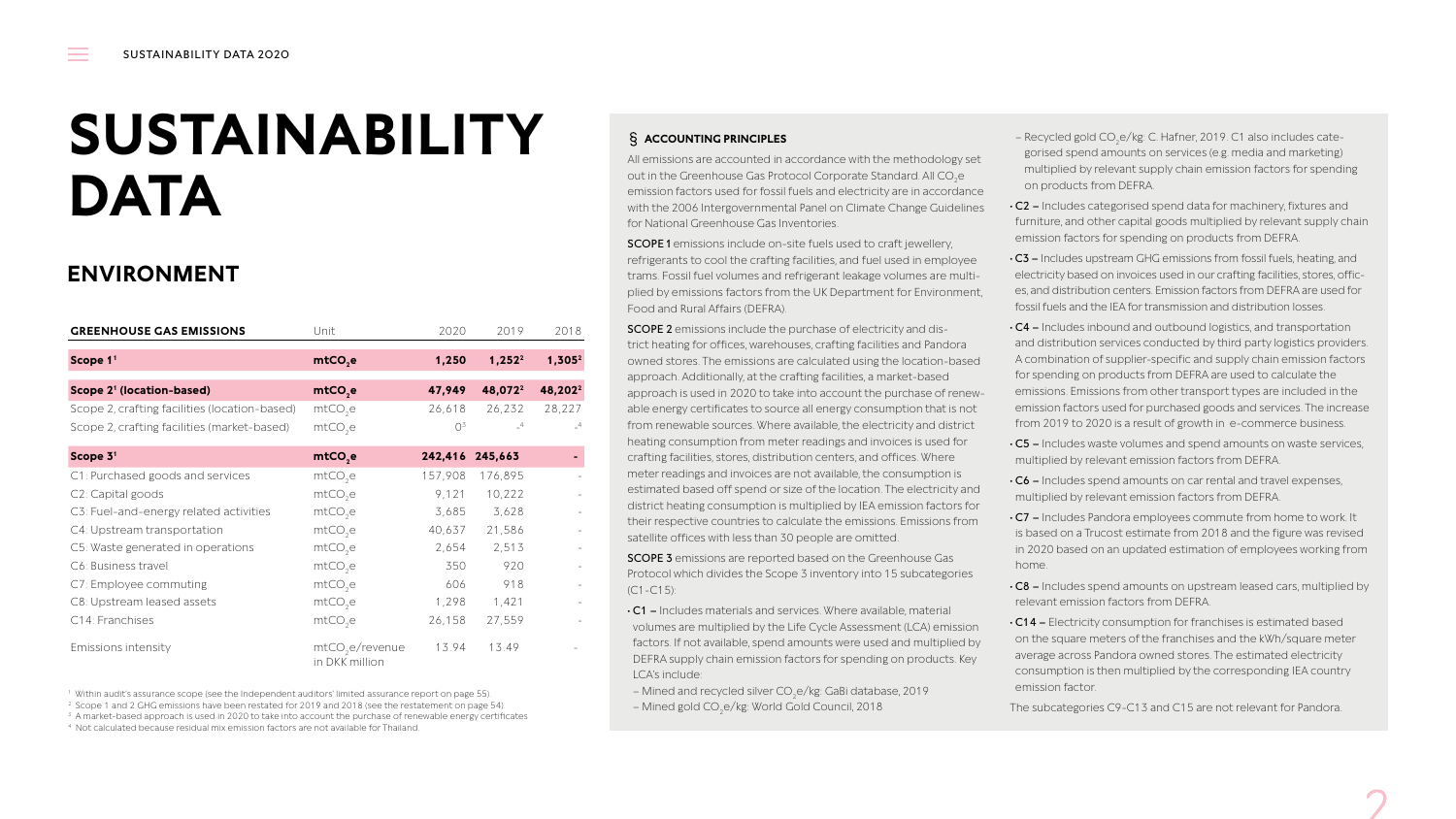$\equiv$ 

| <b>ENERGY CONSUMPTION</b>               | Unit                       | 2020    | 2019    | 2018    |
|-----------------------------------------|----------------------------|---------|---------|---------|
|                                         | <b>MWh</b>                 | 110,876 | 111,029 | 110,942 |
| <b>Total energy consumption</b>         |                            |         |         |         |
| Energy intensity                        | MWh/revenue in DKK million | 5.83    | 5.08    | 4.86    |
| Energy consumption, crafting facilities | <b>MWh</b>                 | 56.909  | 56,265  | 60,454  |
| Solar energy generated                  | <b>MWh</b>                 | 1,141   | 1,307   | 1,316   |
| Renewable energy certificates           | <b>MWh</b>                 | 55,768  |         |         |
| Renewable energy at crafting facilities | $\%$                       | 100%    | 2.4%    | 2.2%    |
| <b>WATER CONSUMPTION</b>                |                            |         |         |         |
| AT CRAFTING FACILITIES                  | Unit                       | 2020    | 2019    | 2018    |
| Water consumption                       | m <sup>3</sup>             | 973,481 | 931.072 | 953,175 |
| Water recycled                          | %                          | 16%     | 14%     | 10%     |
|                                         |                            |         |         |         |
| <b>WASTE AT CRAFTING FACILITIES</b>     | Unit                       | 2020    | 2019    | 2018    |
| <b>Total waste</b>                      | tonnes                     | 6,970   | 6,248   | 7,071   |
| Hazardous waste (not recycled)          | tonnes                     | 22      | 17      | 9       |
| Industrial waste to landfill            | tonnes                     | 44      | 23      | 95      |
| Municipal waste to landfill             | tonnes                     | 618     | 685     | 837     |
| Recycled waste                          | tonnes                     | 6,287   | 5,523   | 6,130   |
| <b>Total recycled</b>                   | recycled %                 | 90%     | 88%     | 87%     |
| Gypsum                                  | recycled %                 | 100%    | 100%    | 99%     |
| Glass                                   | recycled%                  | 100%    | 100%    | 100%    |
| Wax                                     | recycled%                  | 100%    | 100%    | 100%    |
| Rubber                                  | recycled%                  | 100%    | 100%    | 100%    |

# **ENVIRONMENT CIRCULAR AND SUSTAINABLE JEWELLERY**

| <b>CIRCULAR AND SUSTAINABLE JEWELLERY</b>                                                                                                                                                     | Unit           | 2020                                                                                                                                                                            | 2019    | 2018    |
|-----------------------------------------------------------------------------------------------------------------------------------------------------------------------------------------------|----------------|---------------------------------------------------------------------------------------------------------------------------------------------------------------------------------|---------|---------|
| Recycled silver and gold total                                                                                                                                                                | $\frac{9}{10}$ | $~10\%$                                                                                                                                                                         | $~10\%$ | n/a     |
| Man-made stones                                                                                                                                                                               | $\%$           | $>99\%$                                                                                                                                                                         | >99%    | $>99\%$ |
| Total direct supplier spend audited<br>by a third-party                                                                                                                                       | $\%$           | $>99\%$                                                                                                                                                                         | >95%    | >85%    |
| Silver and gold grain suppliers certified<br>by RJC/LBMA                                                                                                                                      | $\%$           | 100%                                                                                                                                                                            | 100%    | 100%    |
| Product suppliers identified as having significant<br>actual and potential negative<br>social/environmental impacts with which<br>improvements were agreed upon as<br>a result of assessment. |                | Social impact issues were<br>found in 13 out of 15 factory<br>locations, with a total of 108<br>issues 81 issues have been<br>closed, 27 are in the process of<br>being closed. |         |         |
|                                                                                                                                                                                               |                | Environmental issues were<br>found in 9 out of 15 factory<br>locations, with a total of 17<br>issues. 12 have been closed, 5<br>are in the process of being<br>closed           |         |         |

1 Recycled silver and gold are precious metals that have been previously refined. Our products may contain a fraction of silver or gold coming from certified but non-recycled sources due to difficulties in separating sources in the refining process. At Pandora, we continuously work with our suppliers to fully remove the fraction of non-recycled sources.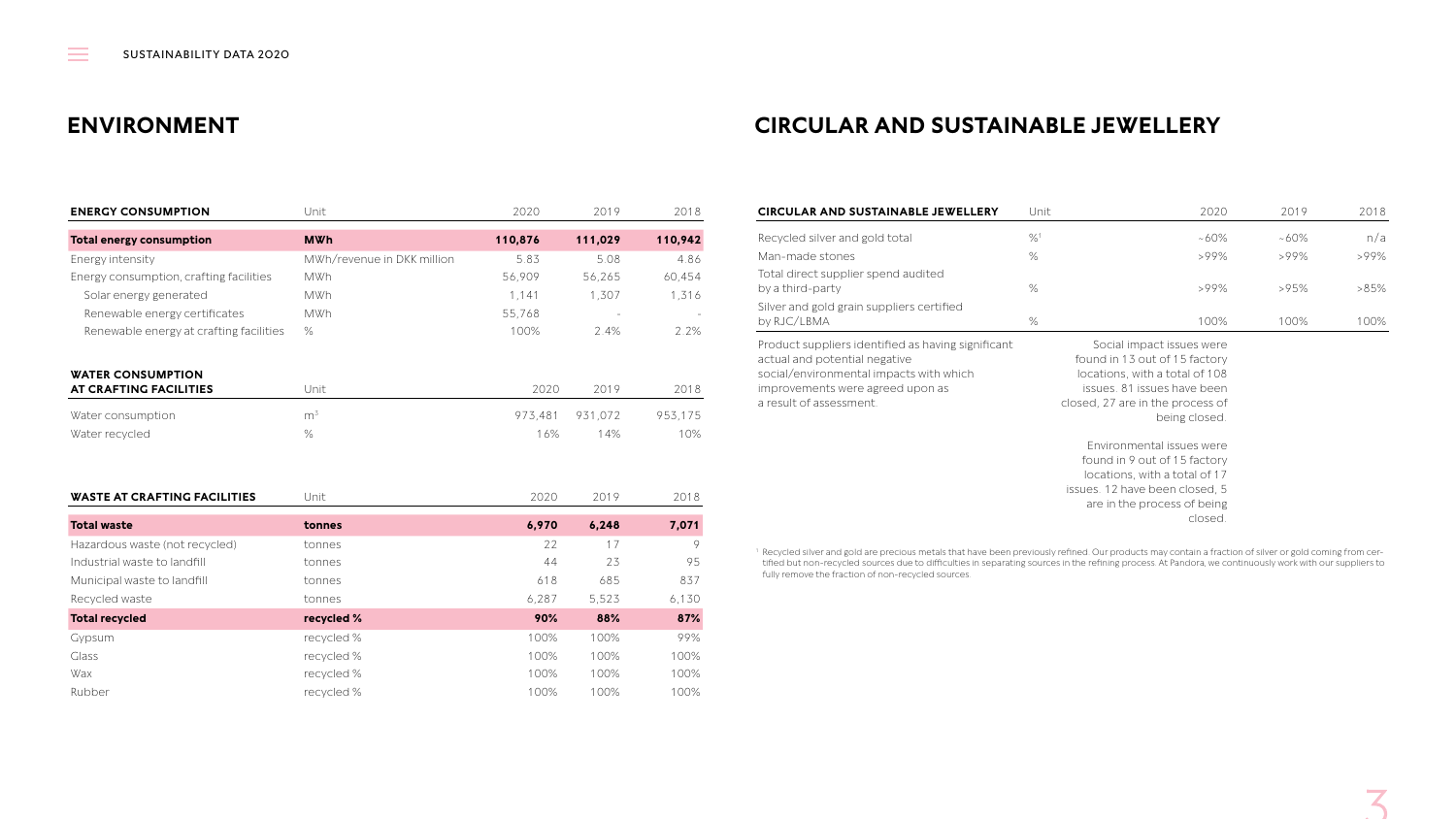### **WORKPLACE AND SOCIETY**

| <b>LOST TIME INJURY FREQUENCY RATE (LTIFR)</b> | Unit          | 2020          | 2019                     | 2018      |
|------------------------------------------------|---------------|---------------|--------------------------|-----------|
| Crafting facilities                            |               | 0.27          | 0.15                     |           |
|                                                |               |               |                          |           |
| <b>GENDER RATIOS (FEMALE / MALE)</b>           | Unit          | 2020          | 2019                     | 2018      |
| <b>Total Global Office<sup>1</sup></b>         | $\frac{9}{6}$ | 52% / 48%     | ٠                        |           |
| Full-time                                      | $\%$          | 51% / 49%     |                          |           |
| Part-time                                      | $\%$          | 76% / 24%     | $\overline{\phantom{a}}$ |           |
| Total crafting facilities <sup>1</sup>         | $\%$          | $56\% / 44\%$ |                          |           |
| Full-time                                      | $\%$          | 56% / 44%     | $\overline{\phantom{a}}$ |           |
| Part-time                                      | $\%$          | $0\% / 0\%$   |                          |           |
| <b>Executive Leadership Team</b>               | $\%$          | 12.5% / 87.5% | $9\% / 91\%$             | 0%/100%   |
| <b>Board of Directors</b>                      | $\%$          | 75% / 25%     | 50% / 50%                | 43% / 57% |
|                                                |               |               |                          |           |

1 Sufficient gender data is not available for the global organisation. Pandora expects to deliver more transparent reporting on these parameters in the following year(s).

|                                  |      |       | 2020      |           | 2019           | 2018 |
|----------------------------------|------|-------|-----------|-----------|----------------|------|
| <b>AGE SPLIT</b>                 | Unit | Total | Full-time | Part-time |                |      |
| <b>Total Global Office</b>       |      |       |           |           |                |      |
| Below 20 years                   | $\%$ | 0.6%  | 0.4%      | 2.4%      |                |      |
| 20-29 years                      | $\%$ | 20.6% | 16.8%     | 82.9%     | $\overline{a}$ |      |
| 30-39 years                      | $\%$ | 44.9% | 47.2%     | 7.3%      | $\overline{a}$ |      |
| 40-49 years                      | $\%$ | 25.0% | 26.3%     | 2.4%      | $\overline{a}$ |      |
| 50-59 years                      | $\%$ | 8.2%  | 8.7%      | 2.4%      | $\overline{a}$ |      |
| 60-69 years                      | $\%$ | 0.7%  | 0.6%      | 2.4%      | $\overline{a}$ |      |
| Above 70 years                   | $\%$ | 0.1%  | $0\%$     | 0%        |                |      |
| <b>Total crafting facilities</b> |      |       |           |           |                |      |
| Below 20 years                   | %    | 0%    | 0%        | 0%        |                |      |
| 20-29 years                      | %    | 31.9% | 31.9%     | 0%        | $\overline{a}$ |      |
| 30-39 years                      | %    | 63.4% | 63.4%     | 0%        | $\overline{a}$ |      |
| 40-49 years                      | %    | 4.3%  | 4.3%      | 0%        | $\overline{a}$ |      |
| 50-59 years                      | $\%$ | 0.3%  | 0.3%      | 0%        | $\overline{a}$ |      |
| 60-69 years                      | $\%$ | 0%    | 0%        | 0%        |                |      |
| Above 70 years                   | $\%$ | 0%    | 0%        | 0%        |                |      |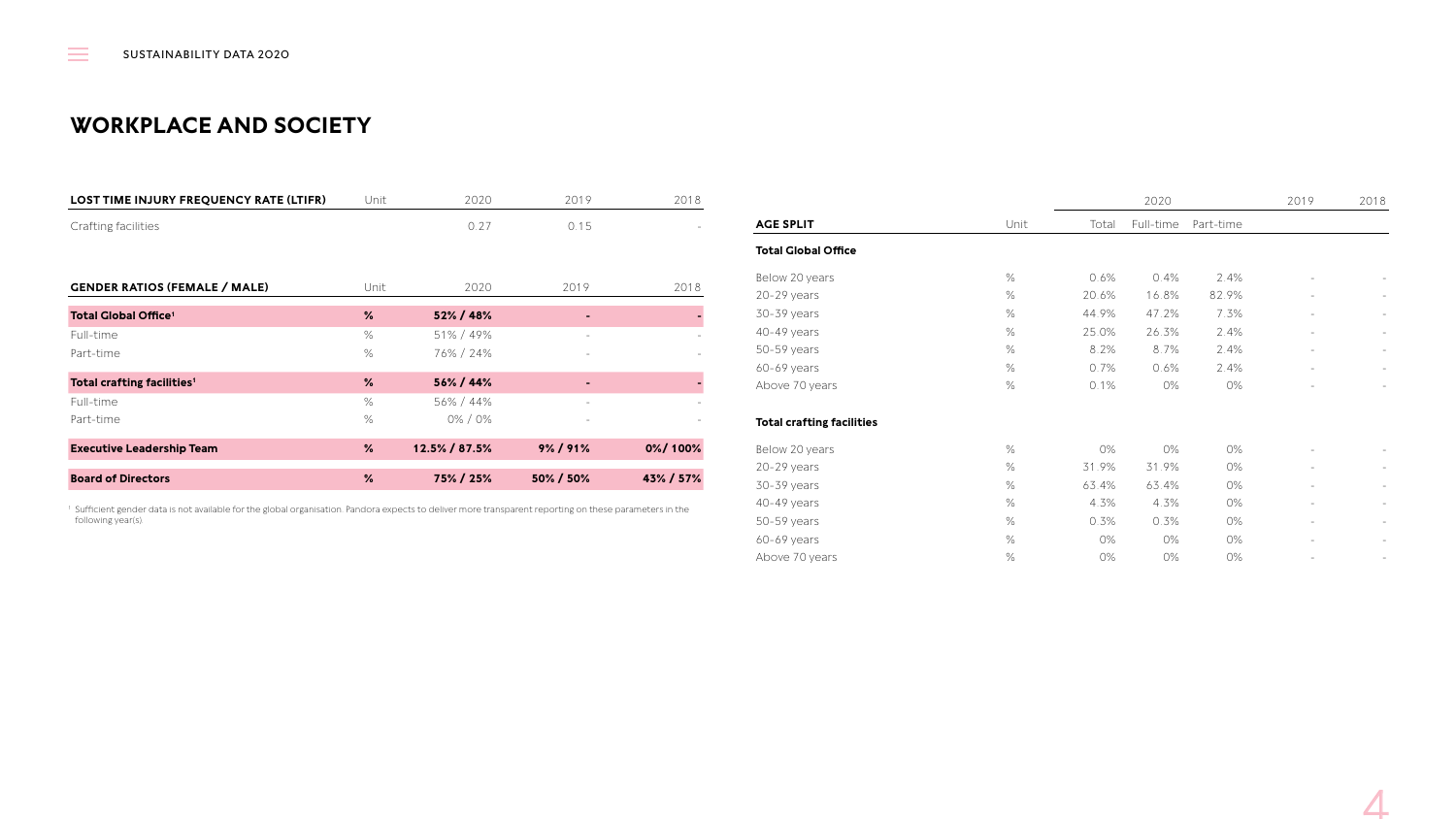### **WORKPLACE & SOCIETY**

| <b>EMPLOYEE TURNOVER DURING</b><br>THE REPORTING PERIOD <sup>123</sup> |           | 2020          |       | 2018 |
|------------------------------------------------------------------------|-----------|---------------|-------|------|
|                                                                        | Rate in % | No.           |       |      |
|                                                                        |           |               |       |      |
| <b>Total</b>                                                           | 26.0%     | 5,589         |       |      |
| Global Office                                                          | 20.5%     | 109           |       |      |
| Crafting facilities                                                    | 2.5%      | 256           | 21.5% | 7.5% |
| <b>Europe Distribution Centre</b>                                      | 30.0%     | 41            |       |      |
| <b>Thailand Distribution Centre</b>                                    | 7.6%      | $\mathcal{P}$ |       |      |
| Global Business Services                                               | 16.3%     | 27            |       |      |
| North America                                                          | 58.1%     | 1,416         |       |      |
| Latin America                                                          | 29.0%     | 301           |       |      |
| Pacific                                                                | 43.5%     | 207           |       |      |
| Rest of Asia                                                           | 38.5%     | 163           |       |      |
| China                                                                  | 45.9%     | 548           |       |      |
| Southern Europe and MEA                                                | 65.3%     | 775           |       |      |
| Western Europe                                                         | 57.3%     | 537           |       |      |
| Eastern Europe                                                         | 32.2%     | 156           |       |      |
| Northern Europe                                                        | 36.7%     | 545           |       |      |
| <b>British Isles</b>                                                   | 38.0%     | 506           |       |      |

1 The reporting period is from March to December 2020.

<sup>2</sup> The scope of data reporting includes retail, distribution, crafting and office employees.

<sup>3</sup> Turnover rate for crafting facilities in 2019 includes number from the voluntary resignation programme.

| <b>COLLECTIVE BARGAINING</b><br><b>AGREEMENTS GLOBALLY</b> | Unit | 2020 | 2019   | 2018 |
|------------------------------------------------------------|------|------|--------|------|
| Employees covered                                          |      | 56%  | $\sim$ |      |

| <b>EMPLOYEES BY EMPLOYMENT CONTRACT</b> | Unit | 2020    | 2019 | 2018 |
|-----------------------------------------|------|---------|------|------|
| <b>Total</b>                            | No.  | 26,003  |      |      |
| Full-time                               | No.  | 19,097  |      |      |
| Part-time                               | No.  | 3,834   |      |      |
| Temporary                               | No.  | 3,102   |      |      |
| Global Office <sup>1</sup>              | No.  | 715     | ٠    |      |
| Full-time                               | No.  | 674     |      |      |
| Part-time                               | No.  | 41      |      |      |
| Temporary                               | No.  |         |      |      |
| Crafting facilities <sup>1</sup>        | No.  | 11,384  |      |      |
| Full-time                               | No.  | 11,384  |      |      |
| Part-time                               | No.  | 0       |      |      |
| Temporary                               | No.  |         |      |      |
| <b>Europe Distribution Centre</b>       | No.  | 195     |      |      |
| Full-time                               | No.  | 134     |      |      |
| Part-time                               | No.  | 12      |      |      |
| Temporary                               | No.  | 49      |      |      |
| <b>Thailand Distribution Centre</b>     | No.  | 36      |      |      |
| Full-time                               | No.  | 36      | ÷    |      |
| Part-time                               | No.  | $\circ$ |      |      |
| Temporary                               | No.  | $\circ$ |      |      |
| <b>Global Business Services</b>         | No.  | 203     | ٠    |      |
| Full-time                               | No.  | 193     |      |      |
| Part-time                               | No.  | $\circ$ |      |      |
| Temporary                               | No.  | 10      |      |      |

<sup>1</sup> Data on temporary employment contract is not available for Global Office and crafting facilities.

5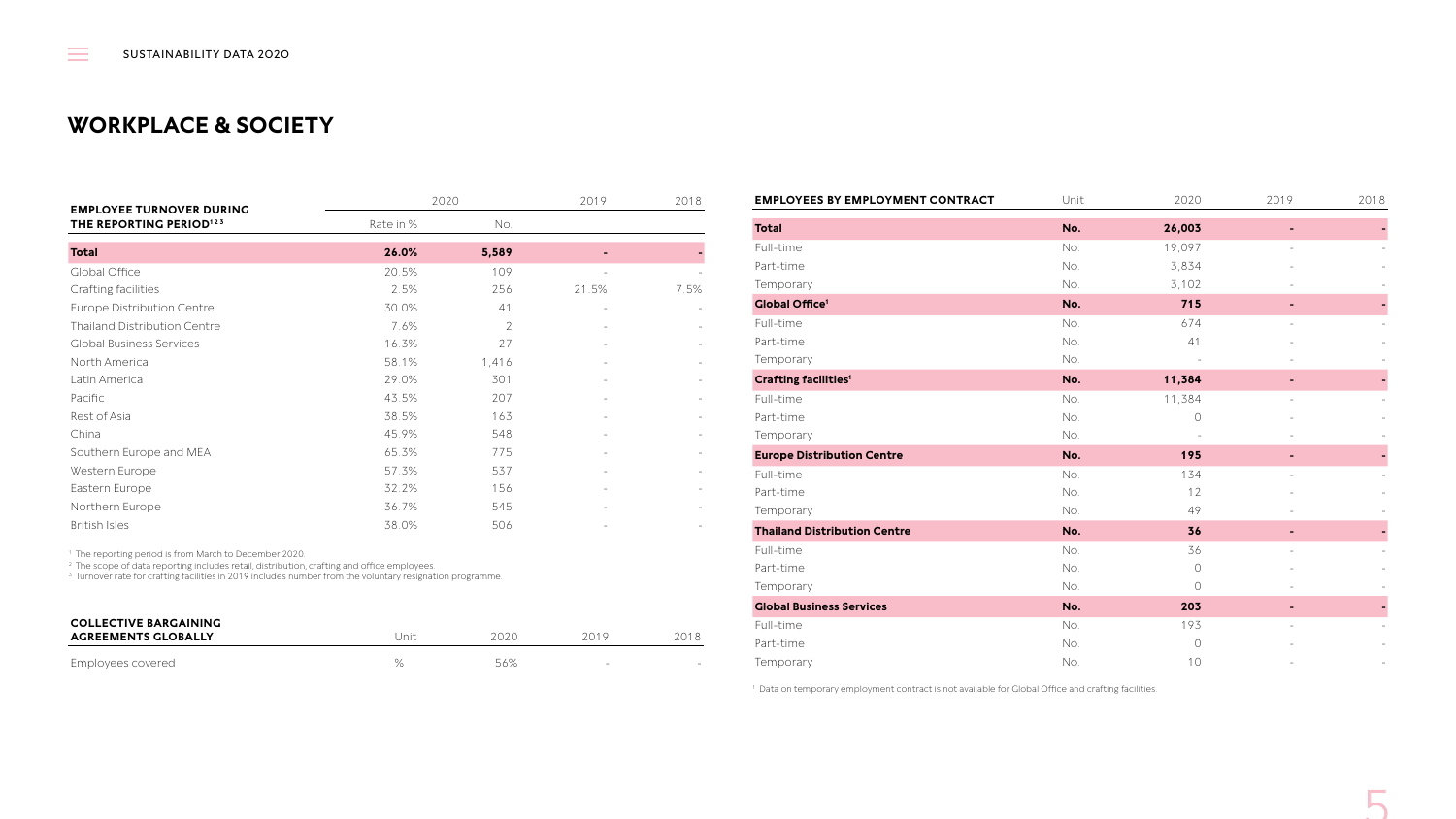#### **WORKPLACE & SOCIETY**

| <b>EMPLOYEES BY EMPLOYMENT CONTRACT</b> | Unit | 2020       | 2019 | 2018 |
|-----------------------------------------|------|------------|------|------|
| <b>North America</b>                    | No.  | 3,565      | ٠    |      |
| Full-time                               | No.  | 808        |      |      |
| Part-time                               | No.  | 1,575      |      |      |
| Temporary                               | No.  | 1,182      |      |      |
| <b>Latin America</b>                    | No.  | 1,334      |      |      |
| Full-time                               | No.  | 1,295      |      |      |
| Part-time                               | No.  | 39         |      |      |
| Temporary                               | No.  | $\circ$    |      |      |
| <b>Pacific</b>                          | No.  | 662        | ٠    |      |
| Full-time                               | No.  | 209        |      |      |
| Part-time                               | No.  | 87         |      |      |
| Temporary                               | No.  | 366        |      |      |
| <b>Rest of Asia</b>                     | No.  | 468        | ٠    |      |
| Full-time                               | No.  | 441        |      |      |
| Part-time                               | No.  | 4          |      |      |
| Temporary                               | No.  | 23         |      |      |
| China                                   | No.  | 1,385      | ٠    |      |
| Full-time                               | No.  | 1,385      |      |      |
| Part-time                               | No.  | $\bigcirc$ |      |      |
| Temporary                               | No.  | $\Omega$   |      |      |
| <b>Southern Europe and MEA</b>          | No.  | 1,709      |      |      |
| Full-time                               | No.  | 620        |      |      |
| Part-time                               | No.  | 480        |      |      |
| Temporary                               | No.  | 609        |      |      |
| <b>Western Europe</b>                   | No.  | 1,357      | ۰    |      |
| Full-time                               | No.  | 629        |      |      |
| Part-time                               | No.  | 385        |      |      |
| Temporary                               | No.  | 343        |      |      |

| <b>EMPLOYEES BY EMPLOYMENT CONTRACT</b> | Unit | 2020  | 2019                     | 2018                     |
|-----------------------------------------|------|-------|--------------------------|--------------------------|
|                                         |      |       |                          |                          |
| <b>Eastern Europe</b>                   | No.  | 604   |                          |                          |
| Full-time                               | No.  | 524   | $\overline{\phantom{a}}$ |                          |
| Part-time                               | No.  | 61    |                          |                          |
| Temporary                               | No.  | 19    |                          |                          |
| <b>Northern Europe</b>                  | No.  | 653   |                          |                          |
| Full-time                               | No.  | 232   | $\overline{\phantom{a}}$ |                          |
| Part-time                               | No.  | 213   |                          | $\overline{\phantom{a}}$ |
| Temporary                               | No.  | 208   | $\overline{a}$           |                          |
| <b>British Isles</b>                    | No.  | 1,763 |                          |                          |
| Full-time                               | No.  | 533   | $\overline{\phantom{a}}$ |                          |
| Part-time                               | No.  | 937   |                          |                          |
| Temporary                               | No.  | 293   |                          | $\overline{\phantom{a}}$ |

#### **WE ARE RESTATING THE FOLLOWING KPIS:**

Scope 1 CO<sub>2</sub> emissions: Restatement due to an underreporting of approximately 1000 tCO<sub>2</sub>e in 2018 and 2019, respectively. From 2020 actual leakage data was obtained. Since this was significantly higher than the IPCC estimate used in 2018 and 2019, we have reassessed those leakage estimates and assumed that they were in line with 2020.

Scope 2 CO<sub>2</sub> emissions: Restatement due to an over-reporting of approximately 25,000 tCO<sub>2</sub>e and 23,000 tCO<sub>2</sub>e in 2018 and 2019, respectively, due to use of wrong emission factors in the retail footprint

and switch to IEA emission factors for our crafting facilities.

Water recycling rate: including additional buildings in Bangkok.

Waste at crafting facilities: improved data validation process.

Water consumption at crafting facilities: improved data validation process.

Recycled metals %: we have revised this percentage downwards as a result of our increased supplier engagement and detailed supplier survey conducted in 2020.